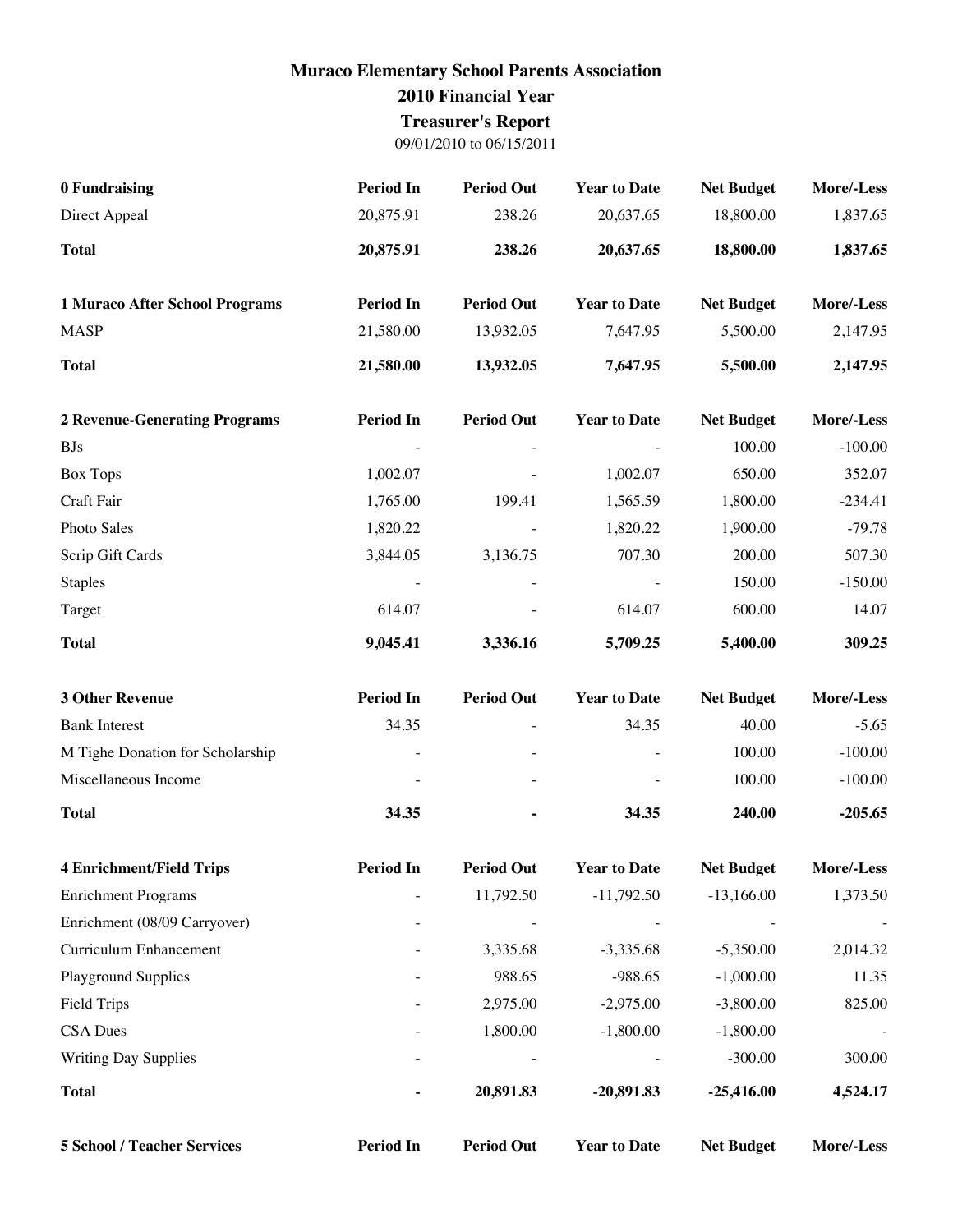| ۰                        | 1,100.17                 | $-1,100.17$              | $-1,350.00$ | 249.83   |
|--------------------------|--------------------------|--------------------------|-------------|----------|
| $\overline{\phantom{a}}$ | 921.67                   | $-921.67$                | $-900.00$   | $-21.67$ |
| $\overline{\phantom{0}}$ | 178.50                   | $-178.50$                | $-200.00$   | 21.50    |
| $\overline{\phantom{a}}$ | $\overline{\phantom{0}}$ | $\overline{\phantom{0}}$ | $-50.00$    | 50.00    |
| $\overline{\phantom{0}}$ | $\overline{\phantom{0}}$ | $\overline{\phantom{0}}$ | $-200.00$   | 200.00   |
|                          |                          |                          |             |          |

| <b>6 Student / Family Programs</b> | <b>Period In</b> | <b>Period Out</b> | <b>Year to Date</b> | <b>Net Budget</b> | More/-Less |
|------------------------------------|------------------|-------------------|---------------------|-------------------|------------|
| Cultural Fair                      | 1,500.00         | 1,163.55          | 336.45              |                   | 336.45     |
| Directory                          |                  | 719.22            | $-719.22$           | $-650.00$         | $-69.22$   |
| Fall Festival / Pizza Party        | 2,196.00         | 1,863.23          | 332.77              | 225.00            | 107.77     |
| Family Events (Skating/Swim)       | 500.00           |                   | 500.00              | 250.00            | 250.00     |
| Field Day                          | $\overline{a}$   | 745.75            | $-745.75$           | $-900.00$         | 154.25     |
| <b>Fifth Grade Committee</b>       |                  | 150.00            | $-150.00$           | $-150.00$         |            |
| Mentoring                          |                  | 200.00            | $-200.00$           | $-250.00$         | 50.00      |
| Parent-to-Parent                   |                  | 250.00            | $-250.00$           | $-250.00$         |            |
| Scholarship                        |                  | 500.00            | $-500.00$           | $-500.00$         |            |
| Science Fair                       |                  | 13.37             | $-13.37$            | $-100.00$         | 86.63      |
| Social Committee                   |                  | 671.95            | $-671.95$           | $-800.00$         | 128.05     |
| SpedPAC                            |                  | 300.00            | $-300.00$           | $-100.00$         | $-200.00$  |
| SpiritWear                         | 2,500.00         | 1,712.00          | 788.00              | 400.00            | 388.00     |
| Sponsorship - WFEE Trivia          |                  | 300.00            | $-300.00$           | $-300.00$         |            |
| <b>Total</b>                       | 6,696.00         | 8,589.07          | $-1,893.07$         | $-3,125.00$       | 1,231.93   |

| <b>7</b> Administration   | <b>Period In</b>         | <b>Period Out</b> | <b>Year to Date</b>      | <b>Net Budget</b> | More/-Less |
|---------------------------|--------------------------|-------------------|--------------------------|-------------------|------------|
| Bookkeeping Software      |                          | 149.00            | $-149.00$                | $-150.00$         | 1.00       |
| Copying                   | $\overline{a}$           | 223.72            | $-223.72$                | $-250.00$         | 26.28      |
| E-Communication           | $\overline{\phantom{a}}$ | 530.20            | $-530.20$                | $-550.00$         | 19.80      |
| Filings / Licenses        | $\overline{\phantom{0}}$ | 45.00             | $-45.00$                 | $-50.00$          | 5.00       |
| Gifts                     |                          | 231.92            | $-231.92$                | $-500.00$         | 268.08     |
| Office Supplies / Postage | $\overline{\phantom{0}}$ |                   | $\overline{\phantom{0}}$ | $-100.00$         | 100.00     |
| Miscellaneous Expense     | $\overline{\phantom{0}}$ | 10.57             | $-10.57$                 | $-100.00$         | 89.43      |
| <b>Total</b>              | ۰                        | 1,190.41          | $-1,190.41$              | $-1,700.00$       | 509.59     |

| 8 Funds / Reserves             | <b>Period In</b>         | <b>Period Out</b> | <b>Year to Date</b> | <b>Net Budget</b>        | More/-Less  |
|--------------------------------|--------------------------|-------------------|---------------------|--------------------------|-------------|
| In Memory of Francis J. Muraco | 1.865.00                 |                   | 1.865.00            |                          | 1,865.00    |
| Scholastic Breakfast Fund      | 5,000.00                 | 3.977.10          | 1.022.90            | $\overline{\phantom{0}}$ | 1,022.90    |
| Suzanne Callahan Fund          | 3,000.00                 | 3.127.13          | $-127.13$           | $\overline{\phantom{0}}$ | $-127.13$   |
| Technology Fund                | $\equiv$                 |                   |                     | $-144.46$                | 144.46      |
| Wish Bash                      | $\overline{\phantom{a}}$ | 1.240.81          | $-1.240.81$         | $\sim$                   | $-1,240.81$ |
| <b>Total</b>                   | 9,865,00                 | 8.345.04          | 1.519.96            | -144.46                  | 1,664.42    |